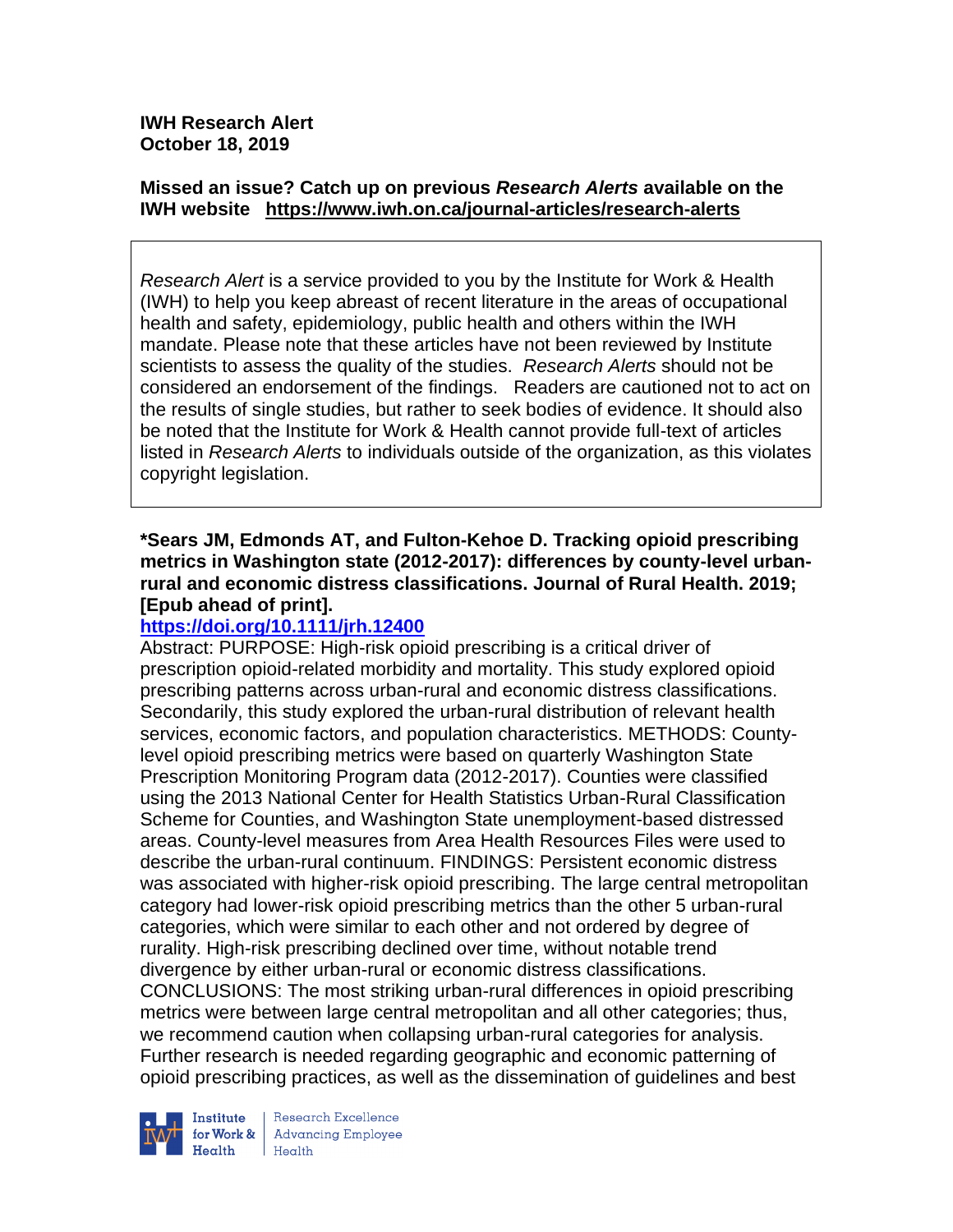practices across the urban-rural continuum. Finally, the multiple intertwined burdens faced by rural communities-higher-risk prescribing practices, higher opioid morbidity and mortality rates, and fewer resources for primary care, mental health care, alternative pain treatment, and opioid use disorder treatment-must be addressed as an urgent public health priority

### **\*Terslev L, Naredo E, Keen HI, Bruyn GAW, Iagnocco A, Wakefield RJ, Conaghan PG, Maxwell LJ, Beaton DE, and D'Agostino MA. The OMERACT stepwise approach to select and develop imaging outcome measurement instruments: the musculoskeletal ultrasound example. The Journal of Rheumatology. 2019; 46(10):1394-1400.**

#### **<https://doi.org/10.3899/jrheum.181158>**

Abstract: OBJECTIVE: To describe the Outcome Measures in Rheumatology (OMERACT) stepwise approach to select and develop an imaging instrument with musculoskeletal ultrasound (US) as an example.

METHODS: The OMERACT US Working Group (WG) developed a 4-step process to select instruments based on imaging. Step 1 applies the OMERACT Framework Instrument Selection Algorithm (OFISA) to existing US outcome measurement instruments for a specific indication. This step requires a literature review focused on the truth, discrimination, and feasibility aspects of the instrument for the target pathology. When the evidence is completely unsatisfactory, Step 2 is a consensus process to define the US characteristics of the target pathology including one or more so-called "elementary lesions". Step 3 applies the agreed definitions to the image, evaluates their reliability, develops a severity grading of the lesion(s) at a given anatomical site, and evaluates the effect of the acquisition technique on feasibility and lesion(s) detection. Step 4 applies and assesses the definition(s) and scoring system(s) in cross-sectional studies and multicenter trials. The imaging instrument is now ready to pass a final OFISA check.

RESULTS: With this process in place, the US WG now has 18 subgroups developing US instruments in 10 different diseases. Half of them have passed Step 3, and the groups for enthesitis (spondyloarthritis, psoriatic arthritis), synovitis, and tenosynovitis (rheumatoid arthritis) have finished Step 4.

CONCLUSION: The US WG approach to select and develop outcome measurement instruments based on imaging has been repeatedly and successfully applied in US, but is generic for imaging and fits with OMERACT Filter 2.1.

**Adlakha D. Burned out: workplace policies and practices can tackle occupational burnout. Workplace Health & Safety. 2019; 67(10):531-532. <https://doi.org/10.1177/2165079919873352>** 

Abstract: Burnout has been included as an occupational phenomenon in the

Institute

Research Excellence Finantium Research Excellence<br>
Finantium Research Employee<br>
Realth Health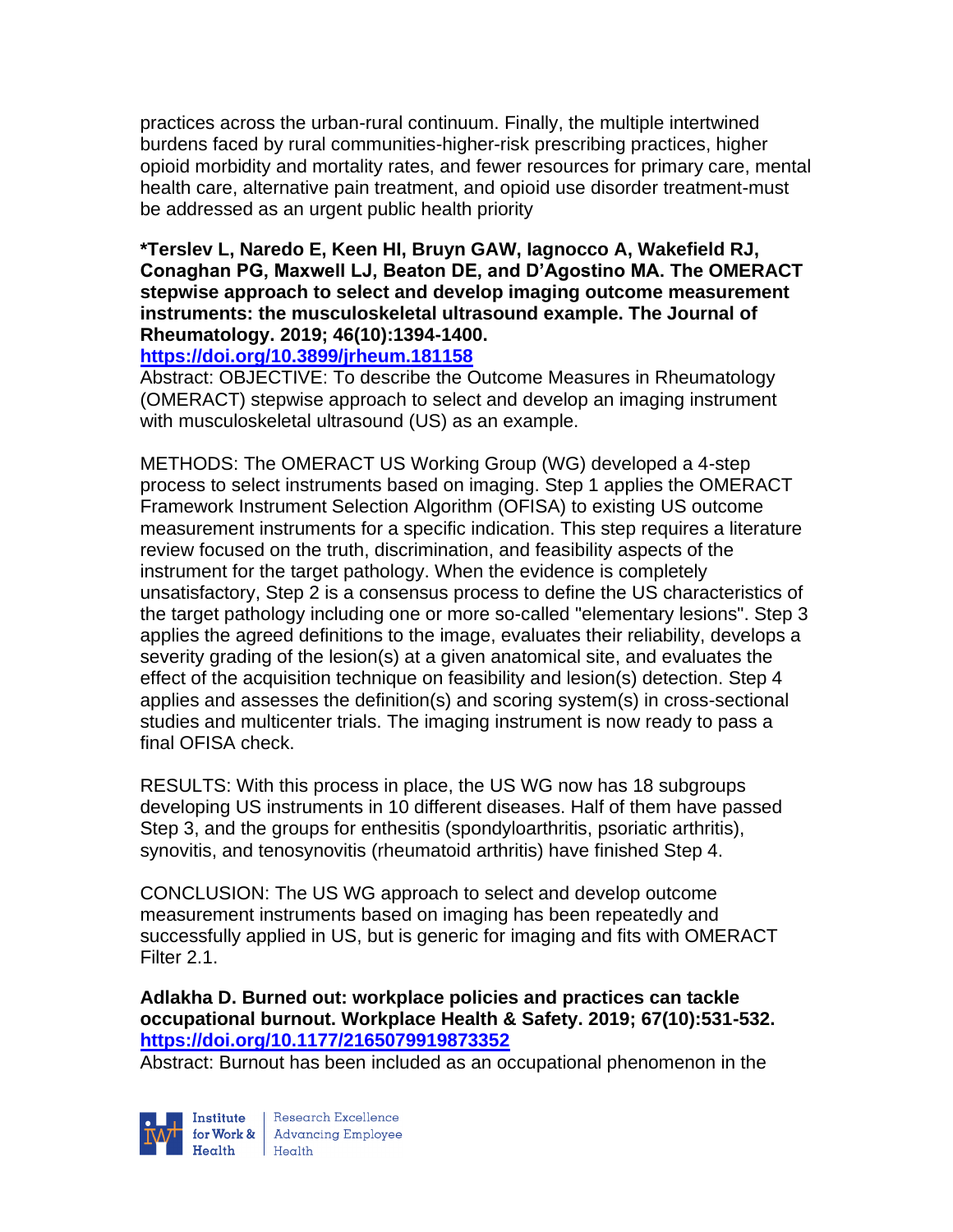International Classification of Diseases. Health promotion through workplace physical activity policies, incentives, and supports has the potential to prevent burnout

#### **Ahn J, Kim NS, Lee BK, Park J, and Kim Y. Non-standard workers have poorer physical and mental health than standard workers. Journal of Occupational & Environmental Medicine. 2019; 61(10):e413-e421. <https://doi.org/10.1097/JOM.0000000000001682>**

Abstract: OBJECTIVES: To compare the health status of workers who had nonstandard and standard employment in Korea. METHODS: Data from the Korean National Health and Nutrition Examination Survey (KNHANES, 2007 to 2017) were used to compare the health of workers with standard and non-standard employment. RESULTS: Workers with non-standard employment (rather than standard employment) were more likely to be women, older, have less education, have lower monthly income, perform manual work, and work fewer hours per week. Men with non-standard employment were more likely to have physiciandiagnosed cardiovascular disease, arthritis, and to report depressive and suicidal ideation. Women with non-standard employment were more likely to have physician-diagnosed cardiovascular disease and to report depressive feelings. CONCLUSION: Workers with daily employment were most vulnerable to physical and mental health problems. Health problems differed among individuals who had different types of non-standard employment

### **Bagheri ZS, Patel N, Li Y, Rizzi K, Lui KYG, Holyoke P, et al. Selecting slip resistant winter footwear for personal support workers. Work. 2019; 64(1):135-151.**

### **<https://doi.org/10.3233/WOR-192947>**

Abstract: BACKGROUND: Falls are among the leading causes of occupational injuries for workers exposed to outdoor winter conditions such as Personal Support Workers (PSWs). Slip resistant footwear is known to reduce the risk of falls, however, it is difficult to predict how well a particular boot will perform prior to purchasing them. Our recently developed Maximum Achievable Angle (MAA) test can be used to rate footwear objectively to address this gap. OBJECTIVE: To rate the slip resistance of a selection of winter footwear that meets the needs and preferences of PSWs. METHODS: We selected 40 representative types of footwear based on survey results from 677 PSWs and applied our MAA test to rate slip resistance. RESULTS: Comfort and slip resistance were rated the most important features for selecting winter footwear. Of the 40 types of footwear tested, six were found to have a good slip resistance on ice. CONCLUSION: The vast majority of winter footwear that meet the needs and preferences of PSWs, perform poorly on ice. Therefore, PSWs should consult our website (ratemytreads.com) for selecting appropriate footwear that will keep them safe in the winter

#### **Blafoss R, Sundstrup E, Jakobsen MD, Brandt M, Bay H, and Andersen LL. Physical workload and bodily fatigue after work: cross-sectional study**



**Institute** Research Excellence<br> **for Work &** Advancing Employee<br> **Health** Health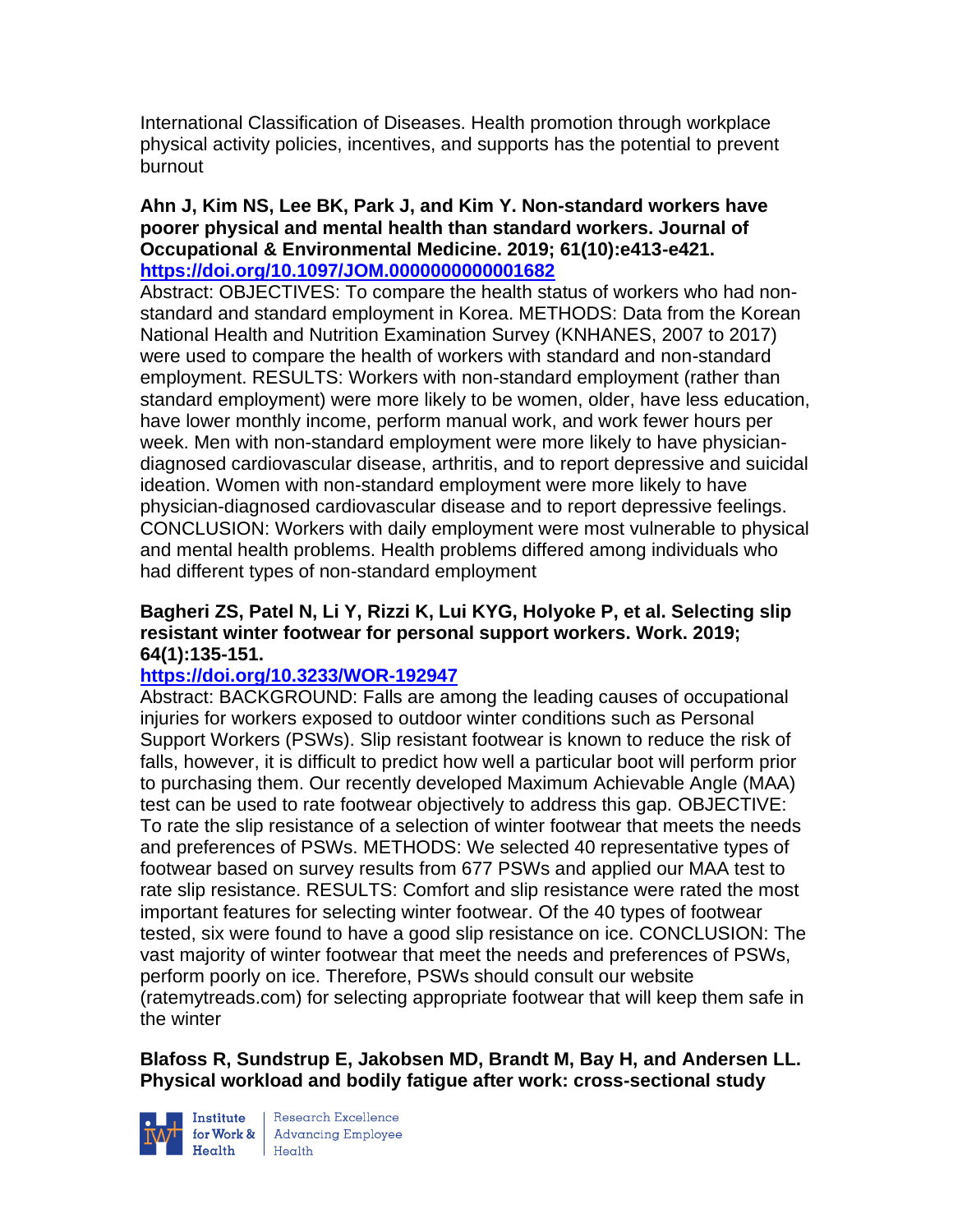### **among 5000 workers. European Journal of Public Health. 2019; 29(5):837- 842.**

# **<https://doi.org/10.1093/eurpub/ckz055> [open access]**

Abstract: BACKGROUND: Persistent bodily fatigue after working days may indicate an imbalance between work demands and capacity of the workers. This study aimed to investigate associations between physical exposures at work and bodily fatigue after work. METHODS: Danish workers with physical work (N=5377) answered questions about various physical exposures during work and bodily fatigue after work in the 2010 round of the Danish Work Environment Cohort Study. Associations were modeled using binary logistic regression controlled for various confounders. RESULTS: Mean age among the younger (<50 years) and older (>/=50 years) workers was 36 and 56 years, respectively. Younger and older workers exposed to various physical exposures (e.g. 'bending/twisting the back') for more than a quarter of the workday were more fatigued after work. An exposure-response relationship was observed between the number of physical exposures and bodily fatigue, with odds ratios (OR) for fatigue in the body among younger workers being 1.01 (95%CI 0.63-1.63), 1.59 (95%CI 1.01-2.50), 2.37 (95%CI 1.54-3.66) and 2.84 (95%CI 1.85-5.36) for 1, 2, 3 and >/=4 types of combined physical exposures, respectively. Correspondingly, for older workers, ORs were 1.95 (95%CI 1.09-3.51), 4.06 (95%CI 2.32-7.12), 4.10 (95%CI 2.28-7.37) and 4.90 (95%CI 2.72-8.82) for 1, 2, 3 and >/=4 exposures, respectively. CONCLUSION: While some of the single factor exposures were associated with increased bodily fatigue, the most marked associations were found when summing the number of different exposures. These results indicate that workplaces should focus on the sum of combined physical exposures rather than focusing solely on single exposures

#### **Brendgen M, Poulin F, and Denault AS. Peer victimization in school and mental and physical health problems in young adulthood: examining the role of revictimization at the workplace. Developmental Psychology. 2019; 55(10):2219-2230.**

# **<https://doi.org/10.1037/dev0000771>**

Abstract: Peer victimization during the school years can impair victims' mental and physical health even in adulthood. Moreover, some victims of school bullying may also experience revictimization at work as adults. Later revictimization at work may thus at least partly explain (i.e., mediate) the negative consequences of peer victimization in school. Revictimization at work may also exacerbate (i.e., moderate), the association between peer victimization in school and impaired mental and physical health in adulthood. These hypotheses were tested with 251 participants (61% females) followed from age 12 to 25. Participants reported about their depression symptoms and victimization experiences every year throughout adolescence, workplace victimization at age 22, and mental and physical health symptoms at age 25. Latent path analysis revealed that peer victimization during adolescence was significantly associated with lower overall mental and physical health at age 25 and a small, albeit significant part of this



Research Excellence for Work & | Advancing Employee Health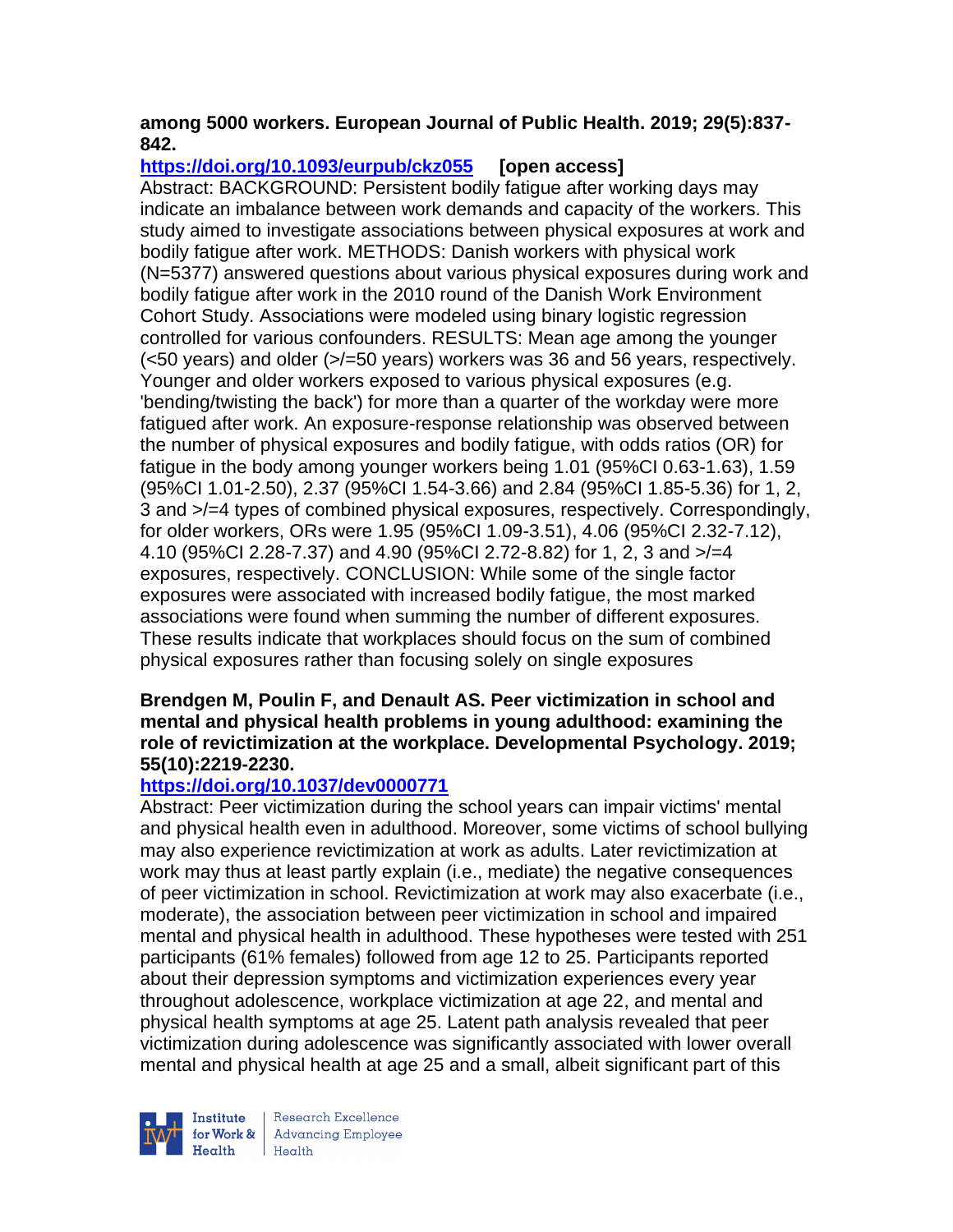association was mediated by workplace victimization at age 22. These associations were mainly due to specific effects on elevated depression symptoms and paranoid ideation at age 25. In contrast, the moderation hypothesis was not supported. The findings emphasize the importance of reducing school bullying before victims become caught in a cycle of abuse and suffer lasting impairments. (PsycINFO Database Record (c) 2019 APA, all rights reserved)

**Cooper MD. The efficacy of industrial safety science constructs for addressing serious injuries & fatalities (SIFs). Safety Science. 2019; 120:164-178.** 

**<https://doi.org/10.1016/j.ssci.2019.06.038>** 

**Cummings KJ, Stanton ML, Nett RJ, Segal LN, Kreiss K, Abraham JL, et al. Severe lung disease characterized by lymphocytic bronchiolitis, alveolar ductitis, and emphysema (BADE) in industrial machine-manufacturing workers. American Journal of Industrial Medicine. 2019; 62(11):927-937. <https://doi.org/10.1002/ajim.23038>** 

Abstract: BACKGROUND: A cluster of severe lung disease occurred at a manufacturing facility making industrial machines. We aimed to describe disease features and workplace exposures. METHODS: Clinical, functional, radiologic, and histopathologic features were characterized. Airborne concentrations of thoracic aerosol, metalworking fluid, endotoxin, metals, and volatile organic compounds were measured. Facility airflow was assessed using tracer gas. Process fluids were examined using culture, polymerase chain reaction, and 16S ribosomal RNA sequencing. RESULTS: Five previously healthy male neversmokers, ages 27 to 50, developed chest symptoms from 1995 to 2012 while working in the facility's production areas. Patients had an insidious onset of cough, wheeze, and exertional dyspnea; airflow obstruction (mean  $FEV1 = 44\%$ ) predicted) and reduced diffusing capacity (mean = 53% predicted); and radiologic centrilobular emphysema. Lung tissue demonstrated a unique pattern of bronchiolitis and alveolar ductitis with B-cell follicles lacking germinal centers, and significant emphysema for never-smokers. All had chronic dyspnea, three had a progressive functional decline, and one underwent lung transplantation. Patients reported no unusual nonoccupational exposures. No cases were identified among nonproduction workers or in the community. Endotoxin concentrations were elevated in two air samples; otherwise, exposures were below occupational limits. Air flowed from areas where machining occurred to other production areas. Metalworking fluid primarily grew Pseudomonas pseudoalcaligenes and lacked mycobacterial DNA, but 16S analysis revealed more complex bacterial communities. CONCLUSION: This cluster indicates a previously unrecognized occupational lung disease of yet uncertain etiology that should be considered in manufacturing workers (particularly never-smokers) with airflow obstruction and centrilobular emphysema. Investigation of additional cases in other settings could clarify the cause and guide prevention



Research Excellence for Work & | Advancing Employee Health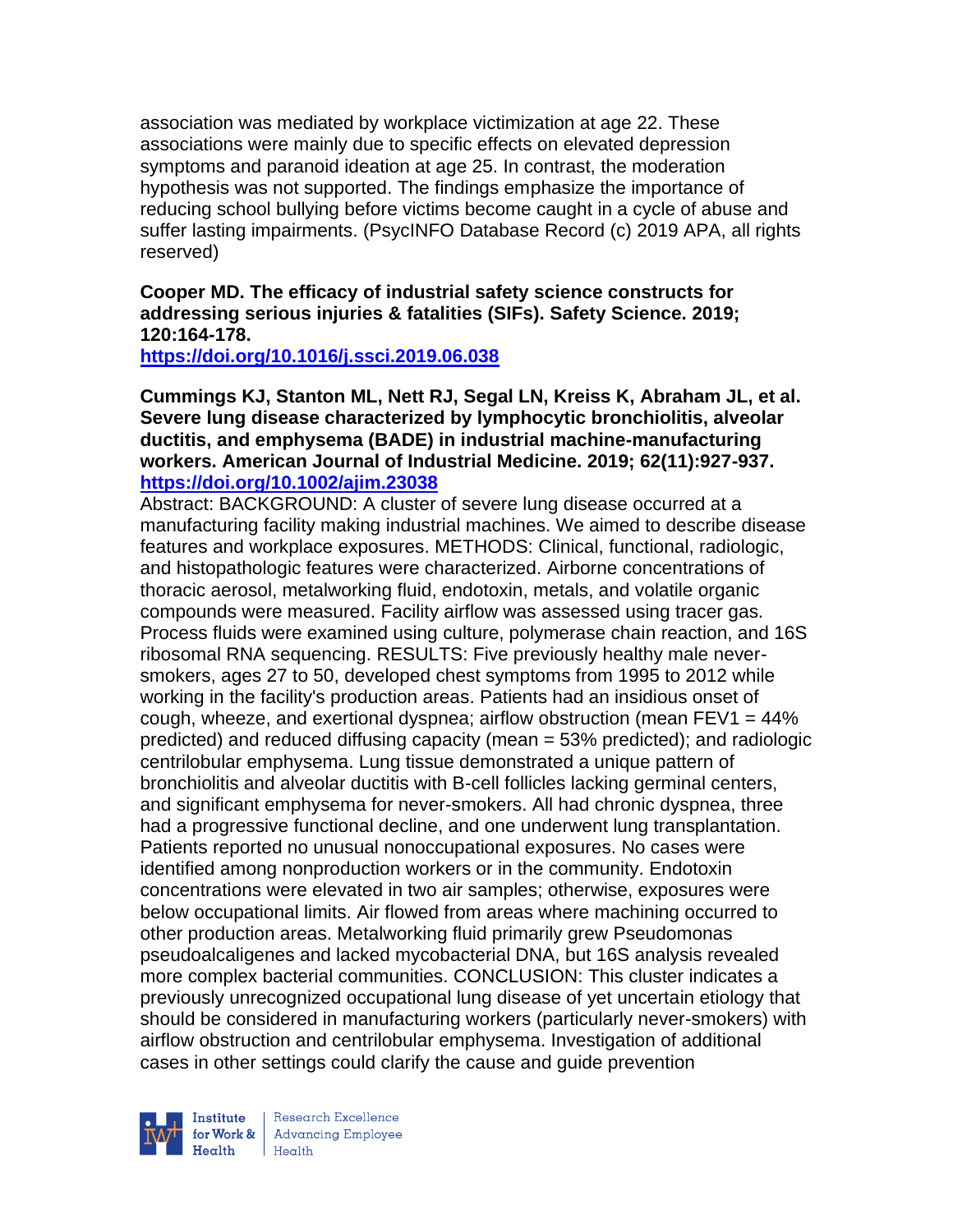#### **Frandsen TF, Gildberg FA, and Tingleff EB. Searching for qualitative health research required several databases and alternative search strategies: a study of coverage in bibliographic databases. Journal of Clinical Epidemiology. 2019; 114:118-124.**

### **<https://doi.org/10.1016/j.jclinepi.2019.06.013>**

Abstract: OBJECTIVE: Retrieving the qualitative literature can be challenging, but the number and specific choice of databases are key factors. The aim of the present study is to provide guidance for the choice of databases for retrieving qualitative health research. STUDY DESIGN AND SETTING: Seventy-one qualitative systematic reviews, from the Cochrane Database of Systematic Reviews and JBI database of Systematic Reviews and Implementation Reports, including 927 qualitative studies, were used to analyze the coverage of the qualitative literature in nine bibliographic databases. RESULTS: The results show that 94.4% of the qualitative studies are indexed in at least one database, with a lower coverage for publication types other than journal articles. Maximum recall with two databases is 89.1%, with three databases recall increases to 92% and maximum recall with four databases is 93.1%. The remaining 6.9% of the publications consists of 1.3% scattered across five databases and 5.6% that are not indexed in any of the nine databases used in this study. CONCLUSION: Retrieval in one or a few-although well selected-databases does not provide all the relevant qualitative studies. The remaining studies needs to be located using several other databases and alternative search strategies

### **Hammond S, Bowen PG, Hallman MG, and Heaton K. Visual performance and occupational safety among aging workers. Workplace Health & Safety. 2019; 67(10):506-511.**

### **<https://doi.org/10.1177/2165079919848444>**

Abstract: With the rapid growth of the aging workforce, age-related conditions may negatively influence overall workplace safety and health among these workers and their employers. In this summary, we have outlined details about visual acuity, glare sensitivity, and contrast sensitivity, which are common agerelated vision changes that can potentially affect their occupational safety. The occupational health nurse is well positioned to address these concerns by instructing aging workers about potential development of vision change and ensuring they receive the appropriate vision screening. By assisting employers to modify work environments to accommodate this population, the occupational health nurse can reduce the risk of injury, as well as positively impact the health of their aging workforce

**Jia AY, Rowlinson S, Loosemore M, Gilbert D, and Ciccarelli M. Institutional logics of processing safety in production: the case of heat stress management in a megaproject in Australia. Safety Science. 2019; 120:388- 401.** 

**<https://doi.org/10.1016/j.ssci.2019.07.004>** 

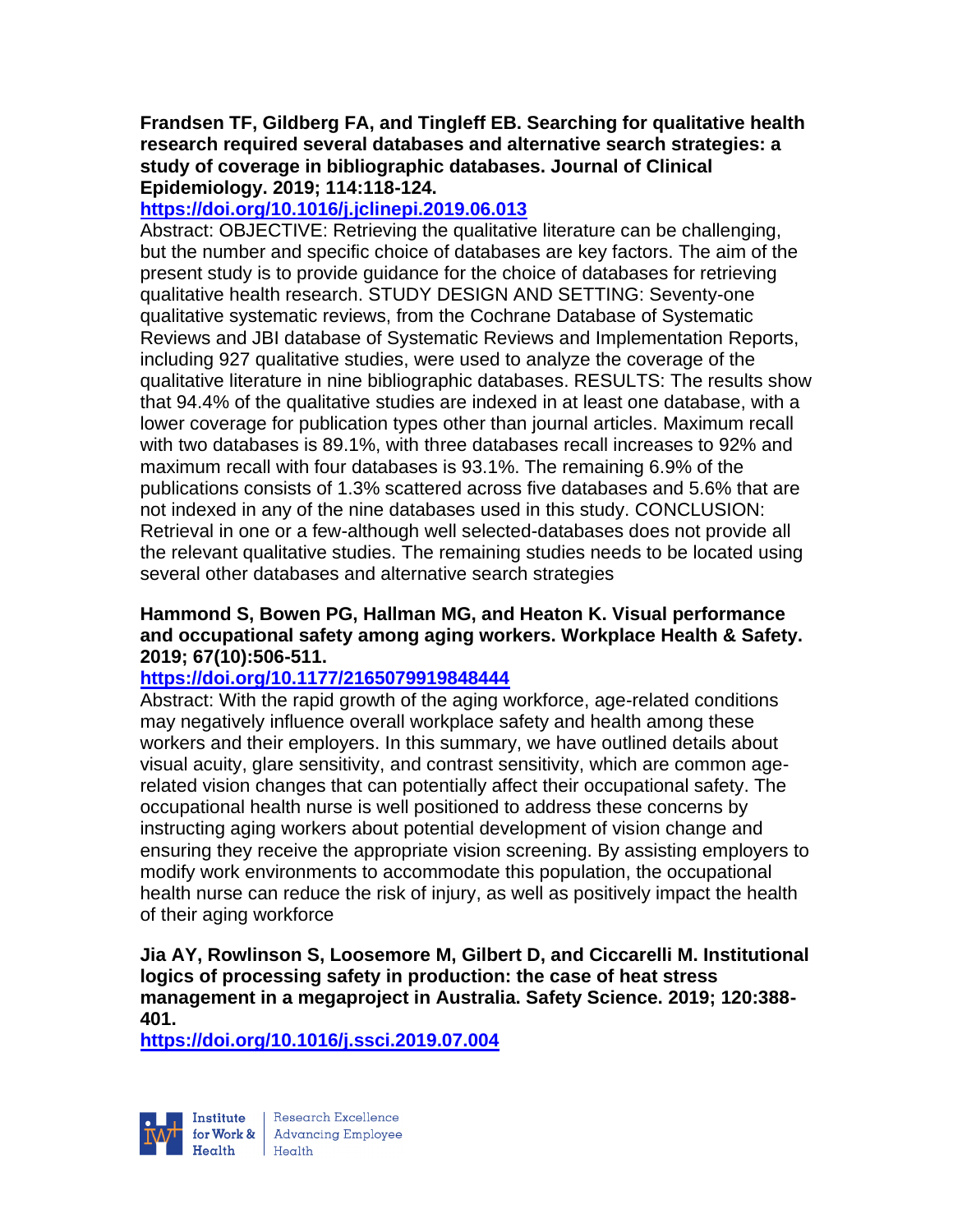#### **Laberge M, Blanchette-Luong V, Blanchard A, Sultan-Taieb H, Riel J, Lederer V, et al. Impacts of considering sex and gender during intervention studies in occupational health: researchers' perspectives. Applied Ergonomics. 2020; 82:102960.**

### **<https://doi.org/10.1016/j.apergo.2019.102960>**

Abstract: The aim of this article is to examine the impacts of incorporating sex and gender (s/g) analysis in integrated knowledge translation (iKT) initiatives in the field of ergonomics and occupational health. The article presents findings based on a retrospective analysis of twelve intervention-research (IR) studies, including a thematic content analysis of in-depth interviews conducted with 15 researchers involved in these IRs. The findings offer an overview of various categories of impacts, such as changes in partners' views, in workplace settings and conditions, in practices and policies, and in economic outcomes. In these types of IR, health effects measurement is not the main objective, and direct health outcomes are difficult to assess. Explicitly talking about sex/gender led more often to system-level changes but less often to workplace-level changes, compared to interventions where sex/gender was not identified as a specific object of the intervention

**Liang H and Zhang S. Impact of supervisors' safety violations on an individual worker within a construction crew. Safety Science. 2019; 120:679-691.** 

**<https://doi.org/10.1016/j.ssci.2019.08.014>** 

**McCreary DR. Veteran and first responder mental ill health and suicide prevention: a scoping review of prevention and early intervention programs used in Canada, Australia, New Zealand, Ireland, and the United Kingdom. British Columbia: Canada: Donald McCreary Scientific Consulting; 2019.** 

**Negrini S, Arienti C, Pollet J, Engkasan JP, Francisco GE, Frontera WR, et al. Clinical replicability of rehabilitation interventions in randomized controlled trials reported in main journals is inadequate. Journal of Clinical Epidemiology. 2019; 114:108-117.** 

### **<https://doi.org/10.1016/j.jclinepi.2019.06.008>**

Abstract: OBJECTIVE: The objective of this study was to study if randomized controlled trials (RCTs) in rehabilitation (a field where complex interventions prevail) published in main journals include all the details needed to replicate the intervention in clinical practice (clinical replicability). STUDY DESIGN AND SETTING: Forty-seven rehabilitation clinicians of 5 professions from 7 teams (Belgium, Italy, Malaysia, Pakistan, Poland, Puerto Rico, the USA) reviewed 76 RCTs published by main rehabilitation journals exploring 14 domains chosen through consensus and piloting. RESULTS: The response rate was 99%. Interrater agreement was moderate/good. All clinicians considered unanimously 12 (16%) RCTs clinically replicable and none not replicable. At least one "absent" information was found by all participants in 60 RCTs (79%), and by a minimum of 85% in the remaining 16 (21%). Information considered to be less well described



Institute Research Excellence<br>for Work & Advancing Employee<br>Health Health  $H_{\text{eath}}$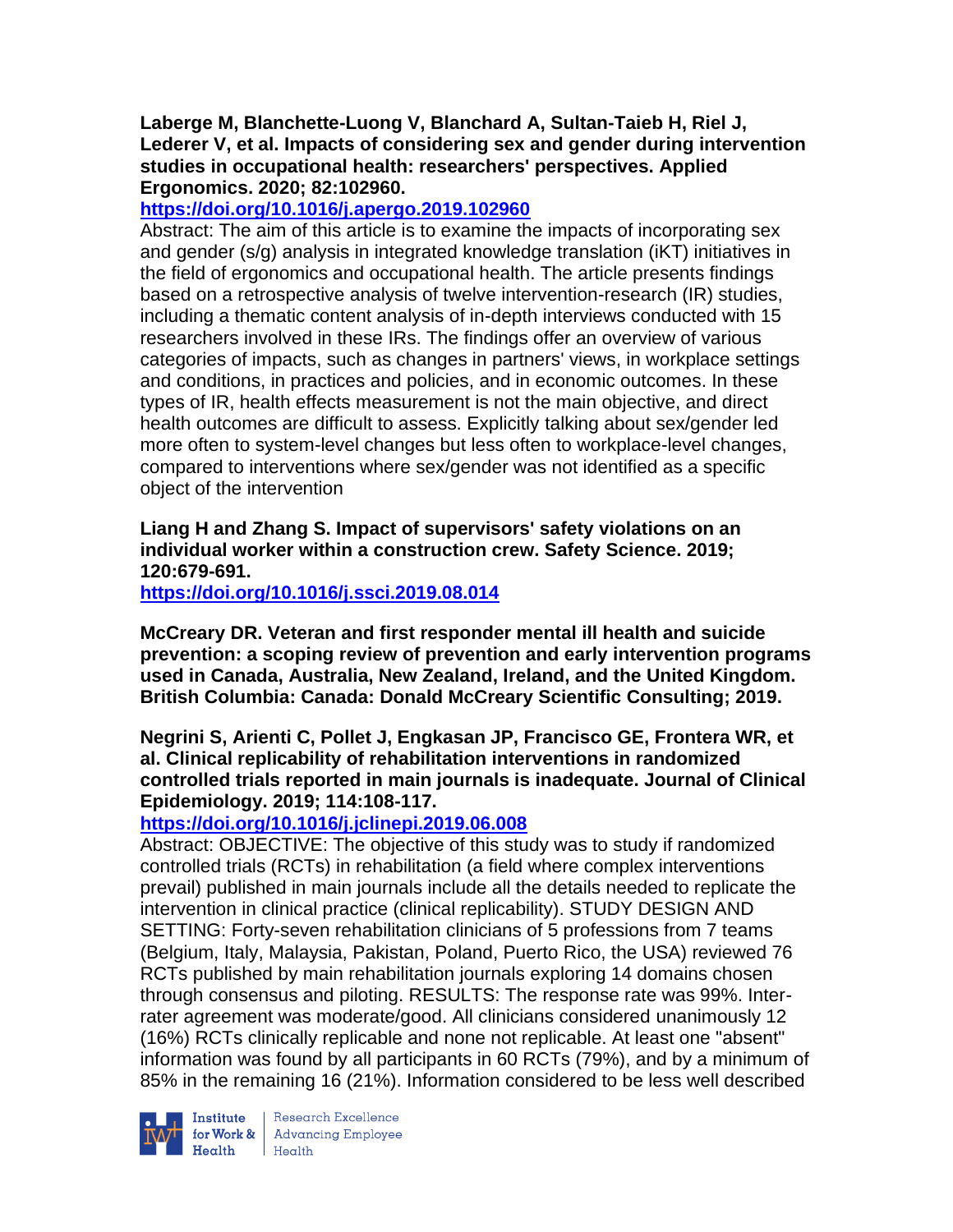(8-19% "perfect" information) included two providers (skills, experience) and two delivery (cautions, relationships) items. The best described (50-79% "perfect") were the classic methodological items included in CONSORT (descending order: participants, materials, procedures, setting, and intervention). CONCLUSION: Clinical replicability must be considered in RCTs reporting, particularly for complex interventions. Classical methodological checklists such as CONSORT are not enough, and also Template for Intervention Description and Clinical replication do not cover all the requirements. This study supports the need for field-specific checklists

### **Pellerin MA, Lamontagne ME, Viau-Guay A, and Poulin V. Systematic review of determinants influencing knowledge implementation in occupational therapy. Australian Occupational Therapy Journal. 2019; [Epub ahead of print].**

### **<https://doi.org/10.1111/1440-1630.12612>**

Abstract: INTRODUCTION: In knowledge translation, implementation strategies are more effective in fostering practice change. When using these strategies, however, many determinants, such as individual or organisational factors, influence implementation. Currently, there is a lack of synthesis concerning how these determinants influence knowledge implementation (KI). The aim of this systematic review was to document how determinants influence KI outcomes with occupational therapists. METHOD: Following the PRISMA statement, we systematically reviewed the literature on KI in occupational therapy across 12 databases: MEDLINE, Embase, CINAHL, AMED, PsychINFO, Cochrane Library, FirstSearch, Web of Science, ProQuest Dissertations & Theses, ERIC, Education Source and Sociological Abstracts. Eligible studies reported KI strategies specifically with occupational therapists. Selected studies were appraised for quality with the Mixed Methods Appraisal Tool. Using the Consolidated Framework for Implementation Research (CFIR), we categorised reported mentions of CFIR (sub-)constructs to identify the determinants studied most often, how they were documented and what influence they had on outcomes. RESULTS: Twenty-two studies were analysed for this review. CFIR (sub- )constructs were mentioned 81 times, and seven (sub-)constructs received at least 5% of these mentions (4/81). These were as follows: (i) Adaptability of the practice; (ii) Learning climate; (iii) Leadership engagement; (iv) Available resources; (v) Knowledge and Beliefs about the Intervention; (vi) Individual Stage of Change; and vii) Executing the KI strategy. The Inner setting domain was the most documented and the domain with the most (sub-)constructs with at least four mentions (3/7). Most studies used questionnaires as assessment tools, but these were mainly non-standardised scales. The data were too heterogenous to perform a meta-analysis. CONCLUSION: Seven (sub-)constructs mentioned most often would benefit from being assessed for salience by researchers intending to develop a KI strategy for occupational therapists. Future research aimed at improving our understanding of KI should also consider using standardised tools to measure the influence of determinants



Research Excellence for Work & | Advancing Employee  $H_{\text{eath}}$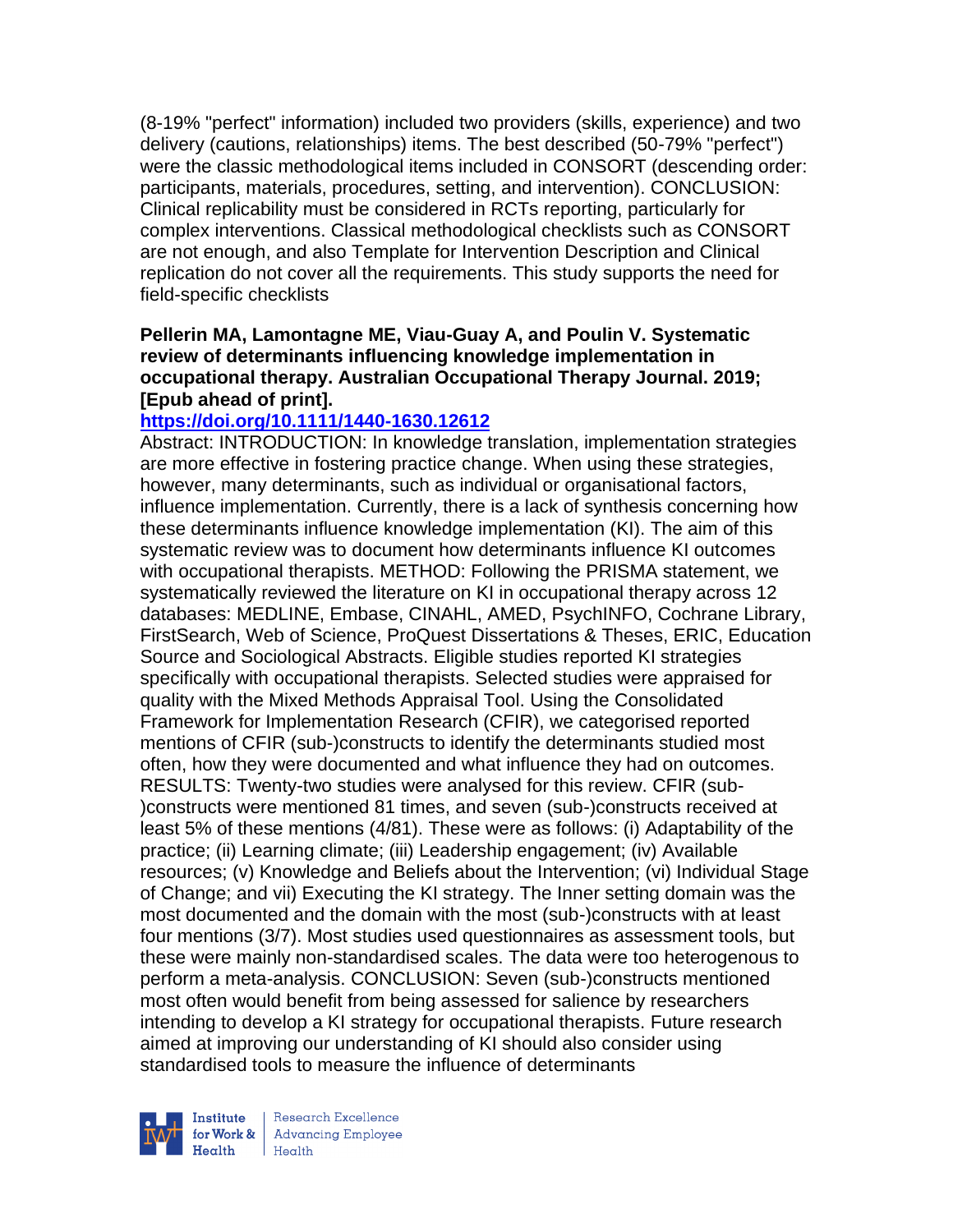# **Pihl-Thingvad J, Andersen LL, Brandt LPA, and Elklit A. Are frequency and severity of workplace violence etiologic factors of posttraumatic stress disorder? A 1-year prospective study of 1,763 social educators. Journal of Occupational Health Psychology. 2019; 24(5):543-555.**

# **<https://doi.org/10.1037/ocp0000148>**

Abstract: Although cross-sectional studies have associated workplace violence (WPV) with posttraumatic stress disorder (PTSD), prospective studies are needed to ascertain the exposure leading to the development of PTSD. Using a 1-year prospective survey design, with monthly measures of violence, and 1,763 participants, we investigated whether frequency and/or severity of WPV could be considered etiological factors for PTSD. Binary logistic regression models were used, with subclinical and clinical PTSD as outcomes. The models were adjusted for demographic, lifestyle, and trauma-related factors, as well as strain in the work environment. Compared with the nonexposed group, frequency of WPV increased the risk of PTSD in an exposure-response pattern: low frequency OR = 4.0, 95% confidence intervals  $\lbrack$  CII  $\lbrack$  1.0, 16.3], medium frequency OR = 5.9, 95% CI [1.4, 24.3], and high frequency  $OR = 6.5$ , 95% CI [1.6, 25.6]. We also found that when threat was the most severe incident of WPV, the risk of PTSD increased,  $OR = 5.4$ ,  $95\%$  CI [1.2, 24.2]. In addition, severe incidents of WPV increased the risk of PTSD,  $OR = 6.5$ , 95% CI [1.6, 26.0]. This prospective study consolidates existing cross-sectional studies, which have indicated that frequency of WPV is an etiological factor for PTSD. The study underlines the need for integrating an understanding of the pattern and characteristics of WPV in future research. Specifically, we propose the use of frequency of WPV as an additional factor in targeting employees at risk of developing PTSD. (PsycINFO Database Record (c) 2019 APA, all rights reserved)

# **Seward MW, Goldman RE, Linakis SK, Werth P, Roberto CA, and Block JP. Showers, culture, and conflict resolution: a qualitative study of employees' perceptions of workplace wellness opportunities. Journal of Occupational & Environmental Medicine. 2019; 61(10):829-835.**

### **<https://doi.org/10.1097/JOM.0000000000001671>**

Abstract: OBJECTIVE: Research on employee opinions of workplace wellness programs is limited. METHODS: At a large academic medical center in Boston, we conducted 12 focus groups on employee perceptions of wellness programs. We analyzed data using the immersion-crystallization approach. Participant mean age ( $N = 109$ ) was 41 years; 89% were female; 54% were white. RESULTS: Employees cited prominent barriers to program participation: limited availability; time and marketing; disparities in access; and workplace culture. Encouraging supportive, interpersonal relationships among employees and perceived institutional support for wellness may improve workplace culture and improve participation. Employees suggested changes to physical space, including onsite showers and recommended that a centralized wellness program could create and market initiatives such as competitions and incentives. CONCLUSION: Employees sought measures to address serious constraints on



Research Excellence for Work & | Advancing Employee  $H_{\text{each}}$